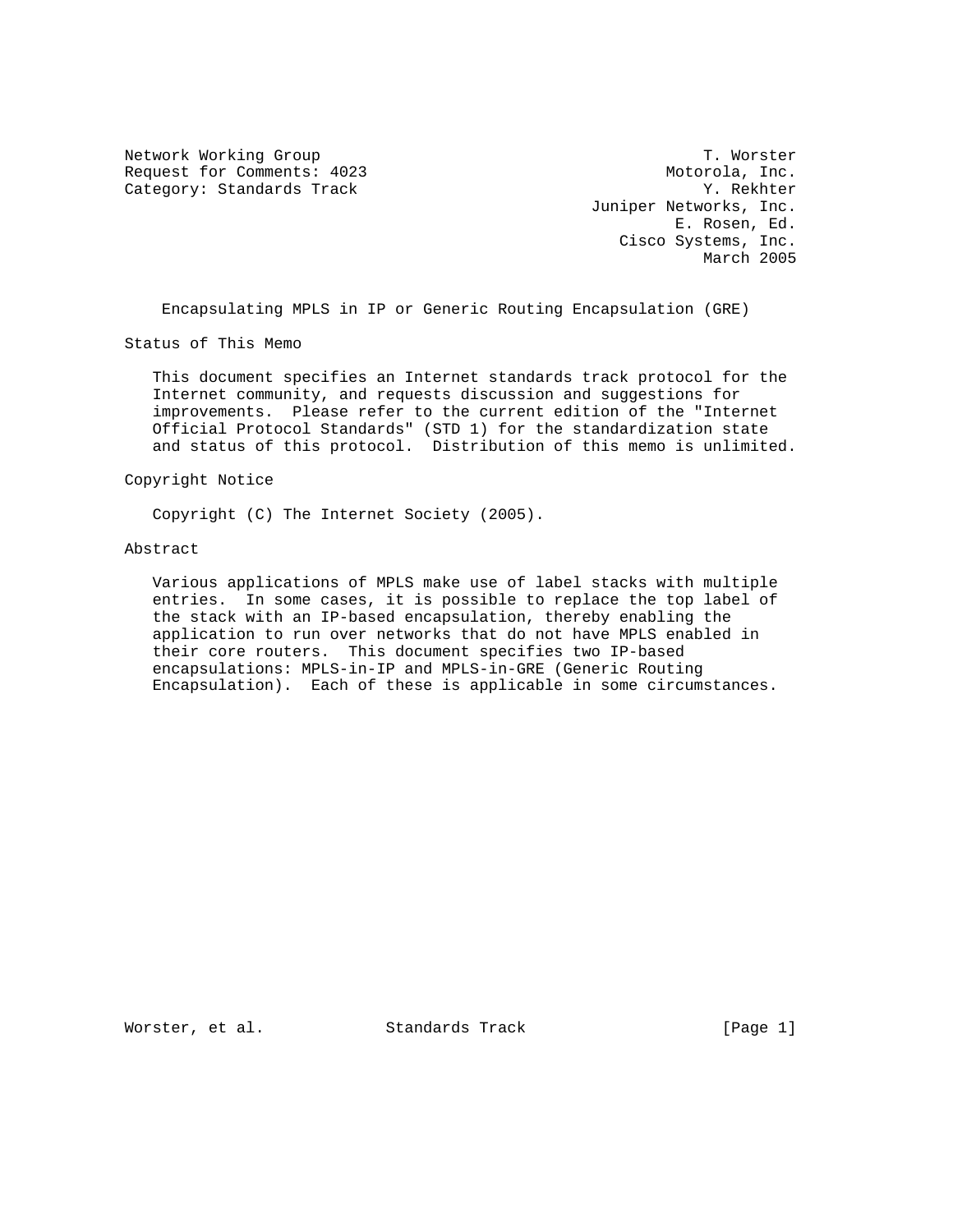# Table of Contents

|                | Motivation                                                                                | 2              |
|----------------|-------------------------------------------------------------------------------------------|----------------|
| 2.             | Specification of Requirements                                                             | 3              |
| 3.             |                                                                                           | 3              |
| 4.             |                                                                                           | $\overline{4}$ |
| 5.             |                                                                                           | 5              |
|                | 5.1. Preventing Fragmentation and Reassembly                                              | 5              |
|                |                                                                                           | 6              |
|                | 5.3. Differentiated Services                                                              | 7              |
| б.             |                                                                                           | 7              |
| $7$ .          |                                                                                           | 8              |
| 8 <sub>1</sub> |                                                                                           | 8              |
|                | 8.1. Securing the Tunnel with IPsec  8                                                    |                |
|                | 8.2. In the Absence of IPsec $\ldots, \ldots, \ldots, \ldots, \ldots, \ldots, \ldots, 10$ |                |
| 9.             |                                                                                           |                |
| 1 N            |                                                                                           |                |
|                |                                                                                           |                |
|                |                                                                                           |                |
|                |                                                                                           |                |
|                |                                                                                           |                |

#### 1. Motivation

 In many applications of MPLS, packets traversing an MPLS backbone carry label stacks with more than one label. As described in section 3.15 of [RFC3031], each label represents a Label Switched Path (LSP). For each LSP, there is a Label Switching Router (LSR) that is the "LSP Ingress", and an LSR that is the "LSP Egress". If LSRs A and B are the Ingress and Egress, respectively, of the LSP corresponding to a packet's top label, then A and B are adjacent LSRs on the LSP corresponding to the packet's second label (i.e., the label immediately beneath the top label).

 The purpose (or one of the purposes) of the top label is to get the packet delivered from A to B, so that B can further process the packet based on the second label. In this sense, the top label serves as an encapsulation header for the rest of the packet. In some cases, other sorts of encapsulation headers can replace the top label without loss of functionality. For example, an IP header or a Generic Routing Encapsulation (GRE) header could replace the top label. As the encapsulated packet would still be an MPLS packet, the result is an MPLS-in-IP or MPLS-in-GRE encapsulation.

 With these encapsulations, it is possible for two LSRs that are adjacent on an LSP to be separated by an IP network, even if that IP network does not provide MPLS.

Worster, et al. Standards Track [Page 2]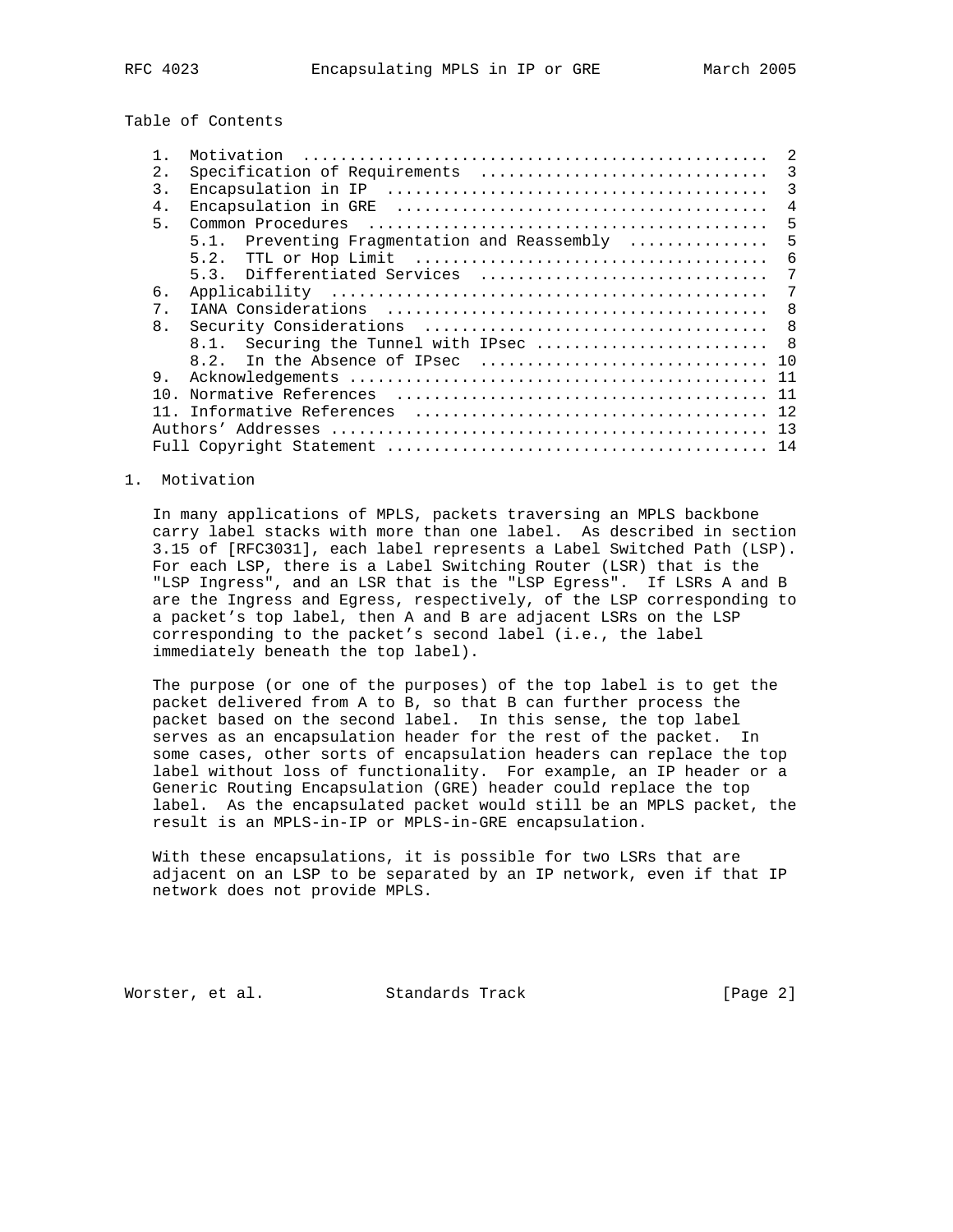To use either of these encapsulations, the encapsulating LSR must know

- the IP address of the decapsulating LSR, and
- that the decapsulating LSR actually supports the particular encapsulation.

 This knowledge may be conveyed to the encapsulating LSR by manual configuration, or by means of some discovery protocol. In particular, if the tunnel is being used to support a particular application and that application has a setup or discovery protocol, then the application's protocol may convey this knowledge. The means of conveying this knowledge is outside the scope of the this document.

2. Specification of Requirements

 In this document, the key words "MUST", "MUST NOT", "REQUIRED", "SHALL", "SHALL NOT", "SHOULD", "SHOULD NOT", "RECOMMENDED", "MAY", and "OPTIONAL" are to be interpreted as described in [RFC2119].

3. Encapsulation in IP

MPLS-in-IP messages have the following format:

 +-+-+-+-+-+-+-+-+-+-+-+-+-+-+-+-+-+-+-+ | | IP Header | | +-+-+-+-+-+-+-+-+-+-+-+-+-+-+-+-+-+-+-+ | | | MPLS Label Stack | | | +-+-+-+-+-+-+-+-+-+-+-+-+-+-+-+-+-+-+-+ | | | Message Body | | | +-+-+-+-+-+-+-+-+-+-+-+-+-+-+-+-+-+-+-+

IP Header

 This field contains an IPv4 or an IPv6 datagram header as defined in [RFC791] or [RFC2460], respectively. The source and destination addresses are set to addresses of the encapsulating and decapsulating LSRs, respectively.

Worster, et al. Standards Track [Page 3]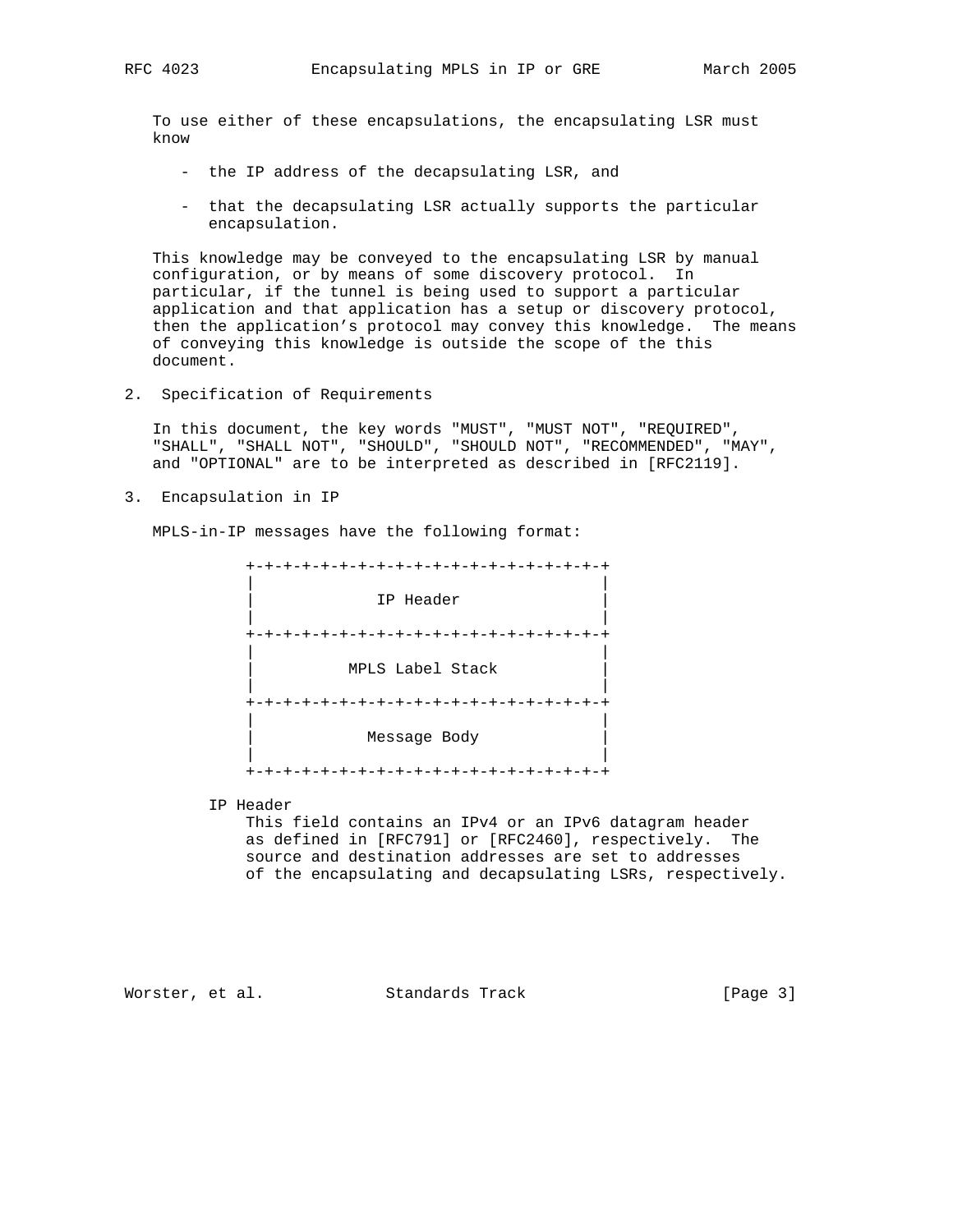MPLS Label Stack This field contains an MPLS Label Stack as defined in [RFC3032].

 Message Body This field contains one MPLS message body.

 The IPv4 Protocol Number field or the IPv6 Next Header field is set to 137, indicating an MPLS unicast packet. (The use of the MPLS-in- IP encapsulation for MPLS multicast packets is not supported by this specification.)

 Following the IP header is an MPLS packet, as specified in [RFC3032]. This encapsulation causes MPLS packets to be sent through "IP tunnels". When the tunnel's receive endpoint receives a packet, it decapsulates the MPLS packet by removing the IP header. The packet is then processed as a received MPLS packet whose "incoming label" [RFC3031] is the topmost label of the decapsulated packet.

4. Encapsulation in GRE

 The MPLS-in-GRE encapsulation encapsulates an MPLS packet in GRE [RFC2784]. The packet then consists of an IP header (either IPv4 or IPv6), followed by a GRE header, followed by an MPLS label stack as specified in [RFC3032]. The protocol type field in the GRE header MUST be set to the Ethertype value for MPLS Unicast (0x8847) or Multicast (0x8848).

 This encapsulation causes MPLS packets to be sent through "GRE tunnels". When the tunnel's receive endpoint receives a packet, it decapsulates the MPLS packet by removing the IP and the GRE headers. The packet is then processed as a received MPLS packet whose "incoming label" [RFC3031] is the topmost label of the decapsulated packet.

 [RFC2784] specifies an optional GRE checksum, and [RFC2890] specifies optional GRE key and sequence number fields. These optional fields are not very useful for the MPLS-in-GRE encapsulation. The sequence number and checksum fields are not needed, as there are no corresponding fields in the native MPLS packets being tunneled. The GRE key field is not needed for demultiplexing, as the top MPLS label of the encapsulated packet is used for that purpose. The GRE key field is sometimes considered a security feature, functioning as a 32-bit cleartext password, but this is an extremely weak form of security. In order (a) to facilitate high-speed implementations of the encapsulation/decapsulation procedures and (b) to ensure interoperability, we require that all implementations be able to operate correctly without these optional fields.

Worster, et al. Standards Track [Page 4]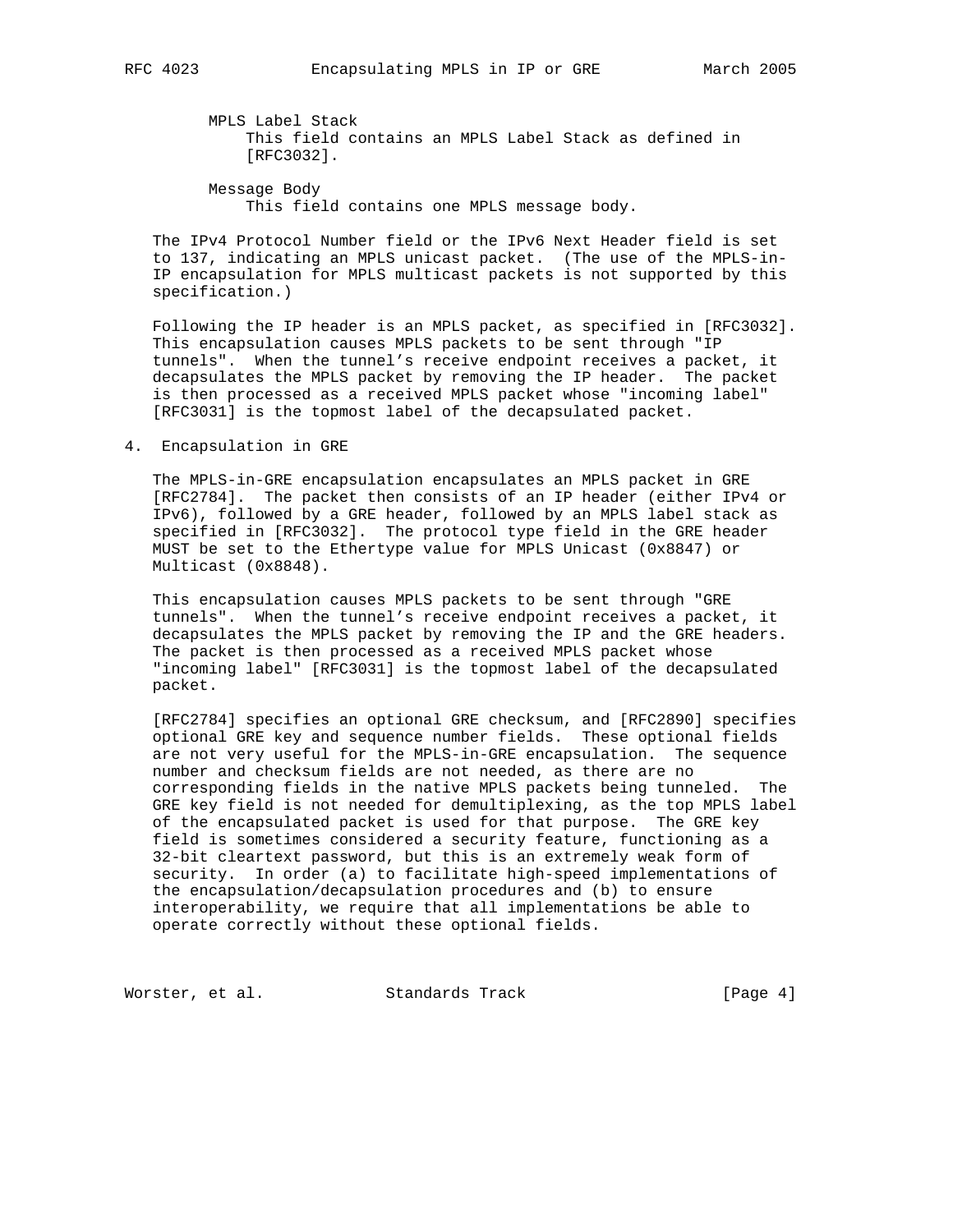More precisely, an implementation of an MPLS-in-GRE decapsulator MUST be able to process packets correctly without these optional fields. It MAY be able to process packets correctly with these optional fields.

 An implementation of an MPLS-in-GRE encapsulator MUST be able to generate packets without these optional fields. It MAY have the capability to generate packets with these fields, but the default state MUST be that packets are generated without these fields. The encapsulator MUST NOT include any of these optional fields unless it is known that the decapsulator can process them correctly. Methods for conveying this knowledge are outside the scope of this specification.

5. Common Procedures

 Certain procedures are common to both the MPLS-in-IP and the MPLS in-GRE encapsulations. In the following, the encapsulator, whose address appears in the IP source address field of the encapsulating IP header, is known as the "tunnel head". The decapsulator, whose address appears in the IP destination address field of the decapsulating IP header, is known as the "tunnel tail".

 If IPv6 is being used (for either MPLS-in-IPv6 or MPLS-in-GRE-in- IPv6), the procedures of [RFC2473] are generally applicable.

## 5.1. Preventing Fragmentation and Reassembly

 If an MPLS-in-IP or MPLS-in-GRE packet were fragmented (due to "ordinary" IP fragmentation), the tunnel tail would have to reassemble it before the contained MPLS packet could be decapsulated. When the tunnel tail is a router, this is likely to be undesirable; the tunnel tail may not have the ability or the resources to perform reassembly at the necessary level of performance.

 Whether fragmentation of the tunneled packets is allowed MUST be configurable at the tunnel head. The default value MUST be that packets are not fragmented. The default value would only be changed if it were known that the tunnel tail could perform the reassembly function adequately.

 THE PROCEDURES SPECIFIED IN THE REMAINDER OF THIS SECTION ONLY APPLY IF PACKETS ARE NOT TO BE FRAGMENTED.

 Obviously, if packets are not to be fragmented, the tunnel head MUST NOT fragment a packet before encapsulating it.

Worster, et al. Standards Track [Page 5]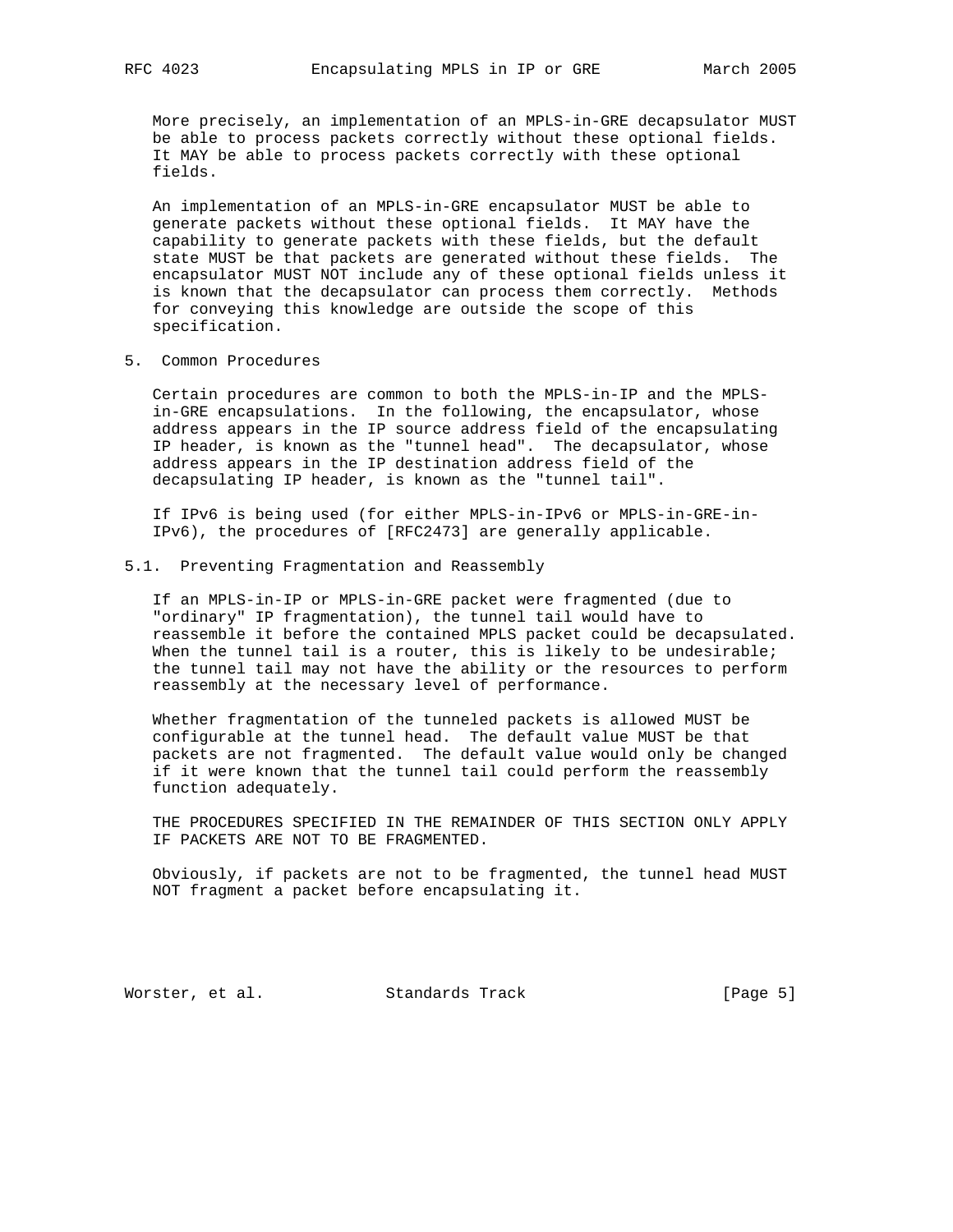If IPv4 is used, then the tunnel MUST set the DF bit. This prevents intermediate nodes in the tunnel from performing fragmentation. (If IPv6 is used, intermediate nodes do not perform fragmentation in any event.)

 The tunnel head SHOULD perform Path MTU Discovery ([RFC1191] for IPv4, or [RFC1981] for IPv6).

 The tunnel head MUST maintain a "Tunnel MTU" for each tunnel; this is the minimum of (a) an administratively configured value, and, if known, (b) the discovered Path MTU value minus the encapsulation overhead.

 If the tunnel head receives, for encapsulation, an MPLS packet whose size exceeds the Tunnel MTU, that packet MUST be discarded. However, silently dropping such packets may cause significant operational problems; the originator of the packets will notice that his data is not getting through, but he may not realize that large packets are causing packet loss. He may therefore continue sending packets that are discarded. Path MTU discovery can help (if the tunnel head sends back ICMP errors), but frequently there is insufficient information available at the tunnel head to identify the originating sender properly. To minimize problems, it is advised that MTUs be engineered to be large enough in practice to avoid fragmentation.

 In some cases, the tunnel head receives, for encapsulation, an IP packet, which it first encapsulates in MPLS and then encapsulates in MPLS-in-IP or MPLS-in-GRE. If the source of the IP packet is reachable from the tunnel head, and if the result of encapsulating the packet in MPLS would be a packet whose size exceeds the Tunnel MTU, then the value that the tunnel head SHOULD use for fragmentation and PMTU discovery outside the tunnel is the Tunnel MTU value minus the size of the MPLS encapsulation. (That is, the Tunnel MTU value minus the size of the MPLS encapsulation is the MTU that is to be reported in ICMP messages.) The packet will have to be discarded, but the tunnel head should send the IP source of the discarded packet the proper ICMP error message as specified in [RFC1191] or [RFC1981].

### 5.2. TTL or Hop Limit

 The tunnel head MAY place the TTL from the MPLS label stack into the TTL field of the encapsulating IPv4 header or the Hop Limit field of the encapsulating IPv6 header. The tunnel tail MAY place the TTL from the encapsulating IPv4 header or the Hop Limit from the encapsulating IPv6 header into the TTL field of the MPLS header, but only if this does not increase the TTL value in the MPLS header.

Worster, et al. Standards Track [Page 6]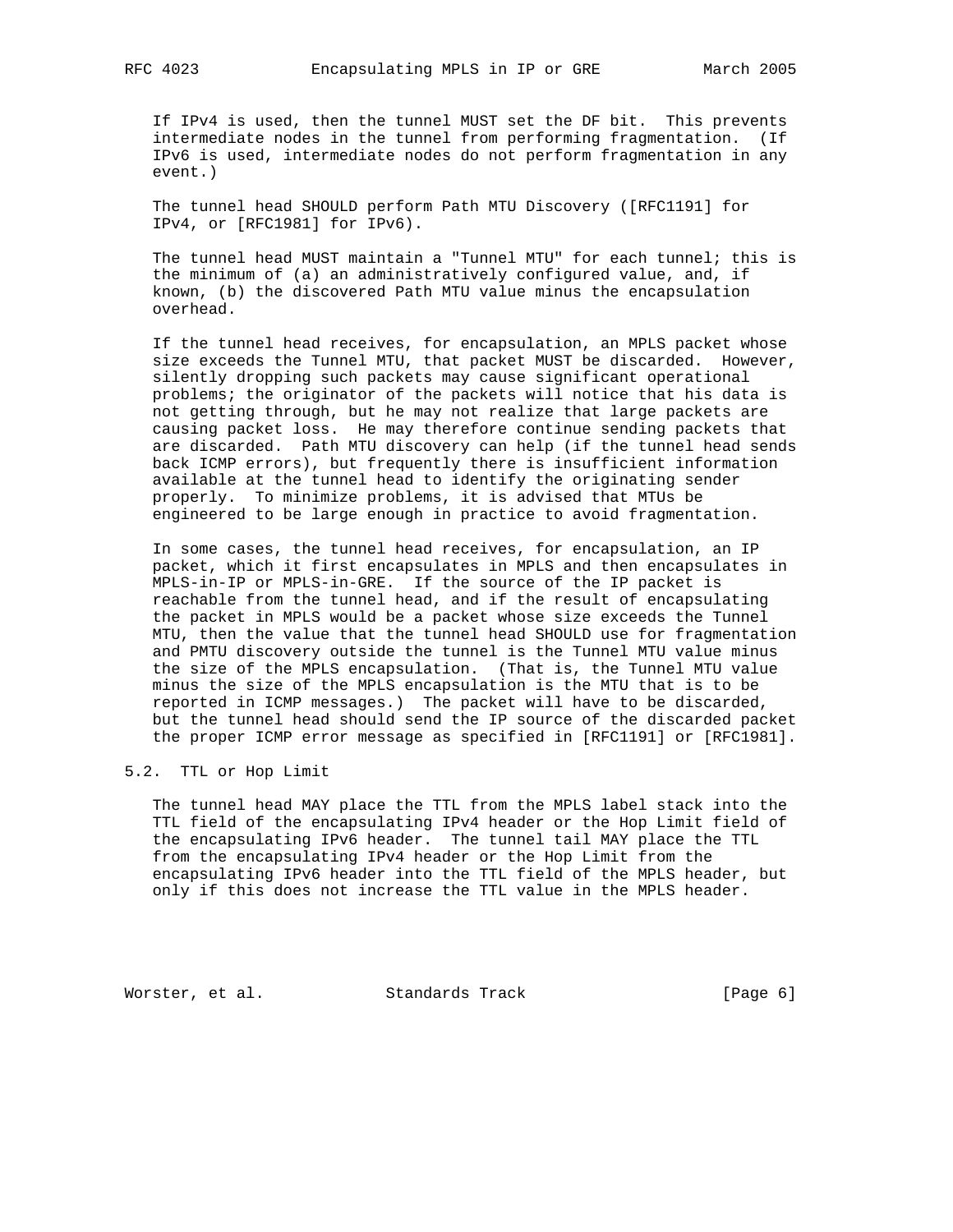Whether such modifications are made, and the details of how they are made, will depend on the configuration of the tunnel tail and the tunnel head.

# 5.3. Differentiated Services

 The procedures specified in this document enable an LSP to be sent through an IP or GRE tunnel. [RFC2983] details a number of considerations and procedures that have to be applied to support the Differentiated Services Architecture properly in the presence of IP in-IP tunnels. These considerations and procedures also apply in the presence of MPLS-in-IP or MPLS-in-GRE tunnels.

 Accordingly, when a tunnel head is about to send an MPLS packet into an MPLS-in-IP or MPLS-in-GRE tunnel, the setting of the DS field of the encapsulating IPv4 or IPv6 header MAY be determined (at least partially) by the "Behavior Aggregate" of the MPLS packet. Procedures for determining the Behavior Aggregate of an MPLS packet are specified in [RFC3270].

 Similarly, at the tunnel tail, the DS field of the encapsulating IPv4 or IPv6 header MAY be used to determine the Behavior Aggregate of the encapsulated MPLS packet. [RFC3270] specifies the relation between the Behavior Aggregate and the subsequent disposition of the packet.

6. Applicability

 The MPLS-in-IP encapsulation is the more efficient, and it would generally be regarded as preferable, other things being equal. There are, however, some situations in which the MPLS-in-GRE encapsulation may be used:

- Two routers are "adjacent" over a GRE tunnel that exists for some reason that is outside the scope of this document, and those two routers have to send MPLS packets over that adjacency. As all packets sent over this adjacency must have a GRE encapsulation, the MPLS-in-GRE encapsulation is more efficient than the alternative, that would be an MPLS-in-IP encapsulation which is then encapsulated in GRE.
- Implementation considerations may dictate the use of MPLS-in- GRE. For example, some hardware device might only be able to handle GRE encapsulations in its fastpath.

Worster, et al. Standards Track [Page 7]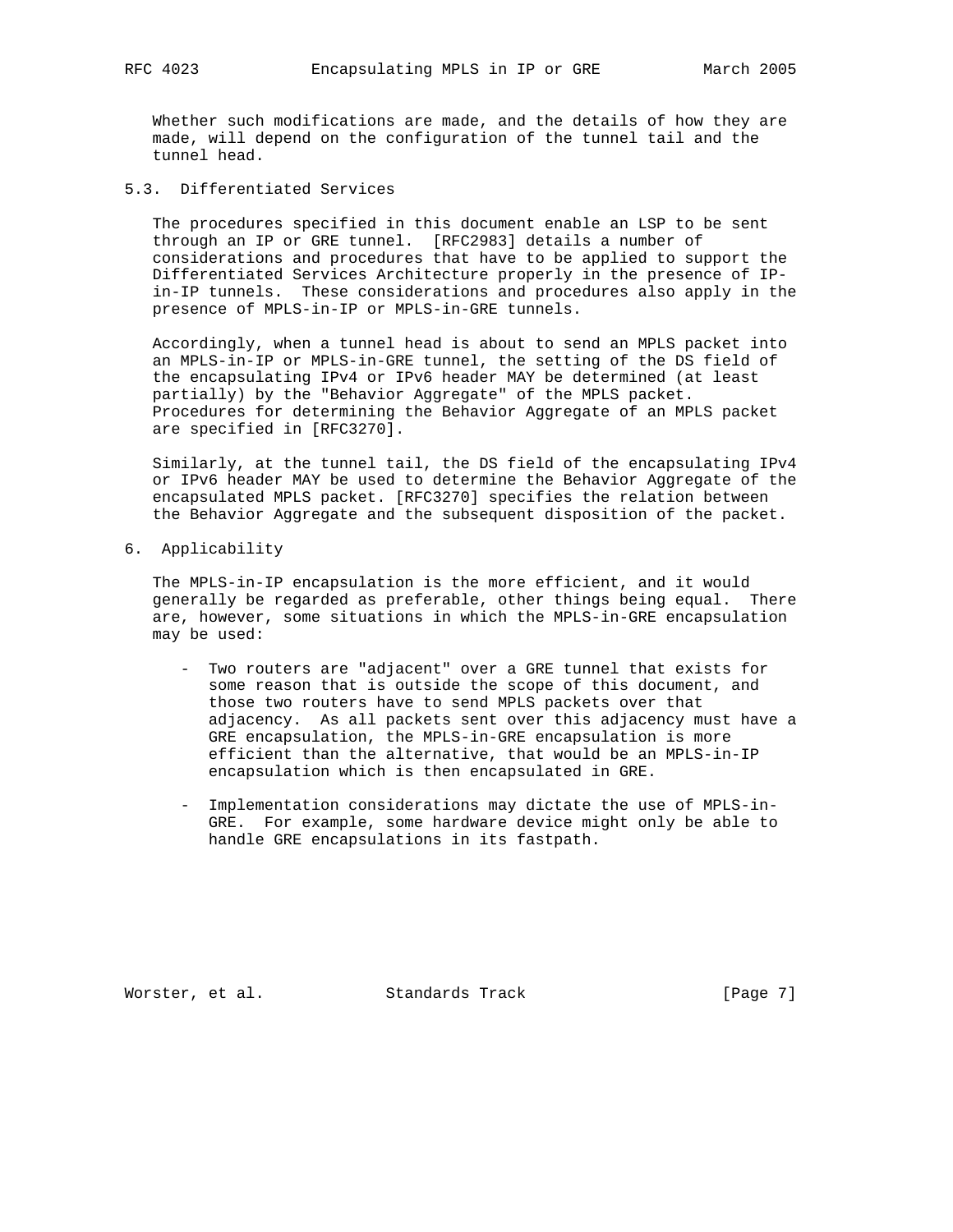# 7. IANA Considerations

 The IANA has allocated IP Protocol Number 137 for MPLS-in-IP encapsulation, as described in section 3. No future IANA actions will be required. The MPLS-in-GRE encapsulation does not require any IANA action.

8. Security Considerations

 The main security problem faced when IP or GRE tunnels are used is the possibility that the tunnel's receive endpoint will get a packet that appears to be from the tunnel, but that was not actually put into the tunnel by the tunnel's transmit endpoint. (The specified encapsulations do not by themselves enable the decapsulator to authenticate the encapsulator.) A second problem is the possibility that the packet will be altered between the time it enters the tunnel and the time it leaves. (The specified encapsulations do not by themselves assure the decapsulator of the packet's integrity.) A third problem is the possibility that the packet's contents will be seen while the packet is in transit through the tunnel. (The specification encapsulations do not ensure privacy.) How significant these issues are in practice depends on the security requirements of the applications whose traffic is being sent through the tunnel. For example, lack of privacy for tunneled packets is not a significant issue if the applications generating the packets do not require privacy.

 Because of the different potential security requirements, deployment scenarios, and performance considerations of different applications using the described encapsulation mechanism, this specification defines IPsec support as OPTIONAL. Basic implementation requirements if IPsec is implemented are described in section 8.1. If IPsec is not implemented, additional mechanisms may have to be implemented and deployed. Those are discussed in section 8.2.

## 8.1. Securing the Tunnel with IPsec

 All of these security issues can be avoided if the MPLS-in-IP or MPLS-in-GRE tunnels are secured with IPsec. Implementation requirements defined in this section apply if IPsec is implemented.

 When IPsec is used, the tunnel head and the tunnel tail should be treated as the endpoints of a Security Association. For this purpose, a single IP address of the tunnel head will be used as the source IP address, and a single IP address of the tunnel tail will be used as the destination IP address. The means by which each node knows the proper address of the other is outside the scope of this document. If a control protocol is used to set up the tunnels (e.g.,

Worster, et al. Standards Track [Page 8]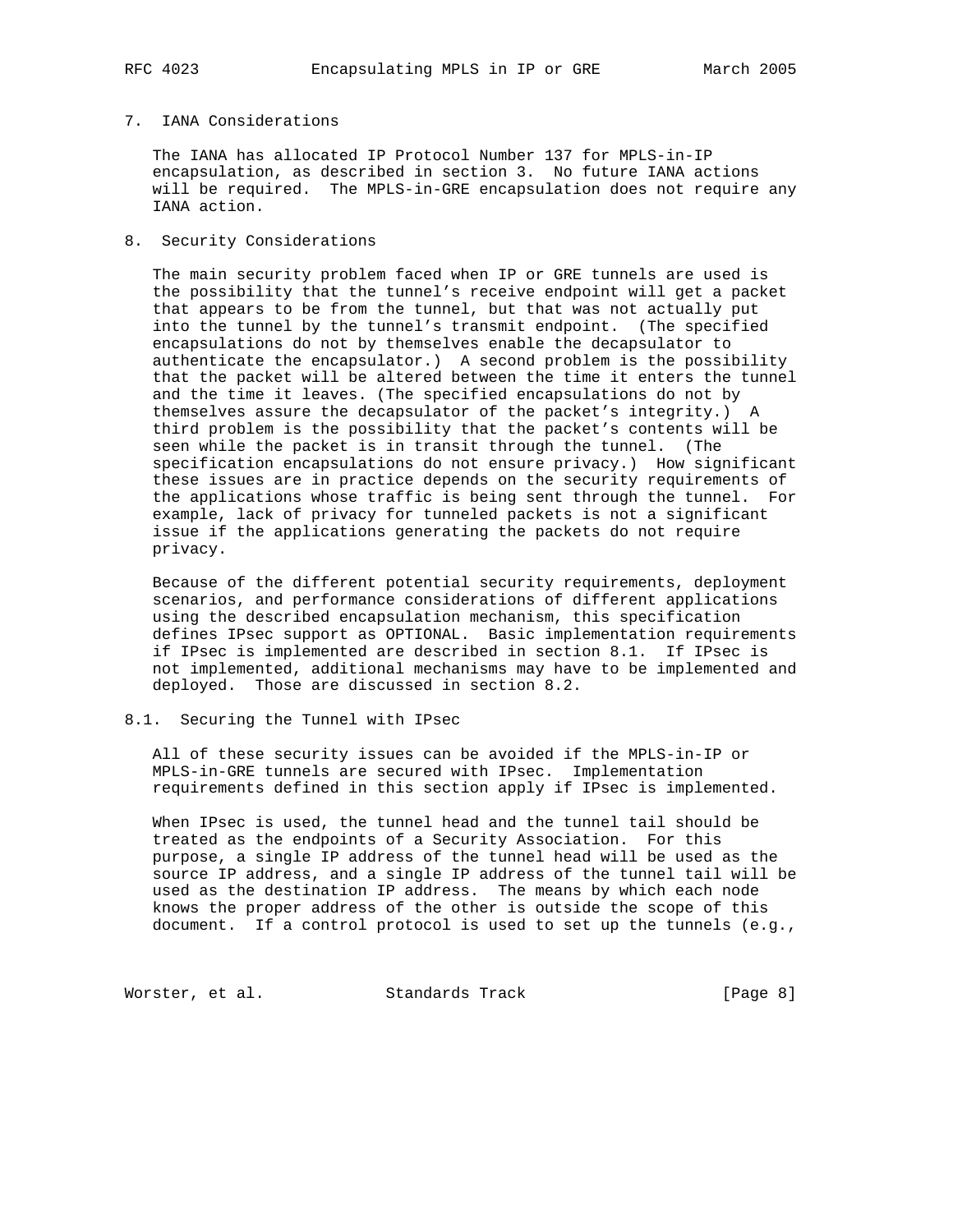to inform one tunnel endpoint of the IP address of the other), the control protocol MUST have an authentication mechanism, and this MUST be used when the tunnel is set up. If the tunnel is set up automatically as the result of, for example, information distributed by BGP, then the use of BGP's MD5-based authentication mechanism is satisfactory.

 The MPLS-in-IP or MPLS-in-GRE encapsulated packets should be viewed as originating at the tunnel head and as being destined for the tunnel tail; IPsec transport mode SHOULD thus be used.

 The IP header of the MPLS-in-IP packet becomes the outer IP header of the resulting packet when the tunnel head uses IPsec transport mode to secure the MPLS-in-IP packet. This is followed by an IPsec header, followed by the MPLS label stack. The IPsec header has to set the payload type to MPLS by using the IP protocol number specified in section 3. If IPsec transport mode is applied on a MPLS-in-GRE packet, the GRE header follows the IPsec header.

 At the tunnel tail, IPsec outbound processing recovers the contained MPLS-in-IP/GRE packet. The tunnel tail then strips off the encapsulating IP/GRE header to recover the MPLS packet, which is then forwarded according to its label stack.

 Note that the tunnel tail and the tunnel head are LSP adjacencies, which means that the topmost label of any packet sent through the tunnel must be one that was distributed by the tunnel tail to the tunnel head. The tunnel tail MUST know precisely which labels it has distributed to the tunnel heads of IPsec-secured tunnels. Labels in this set MUST NOT be distributed by the tunnel tail to any LSP adjacencies other than those that are tunnel heads of IPsec-secured tunnels. If an MPLS packet is received without an IPsec encapsulation, and if its topmost label is in this set, then the packet MUST be discarded.

 An IPsec-secured MPLS-in-IP or MPLS-in-GRE tunnel MUST provide authentication and integrity. (Note that the authentication and integrity will apply to the entire MPLS packet, including the MPLS label stack.) Thus, the implementation MUST support ESP will null encryption. ESP with encryption MAY be supported if a source requires confidentiality. If ESP is used, the tunnel tail MUST check that the source IP address of any packet received on a given SA is the one expected.

 Key distribution may be done either manually or automatically by means of IKE [RFC2409]. Manual keying MUST be supported. If automatic keying is implemented, IKE in main mode with preshared keys

Worster, et al. Standards Track [Page 9]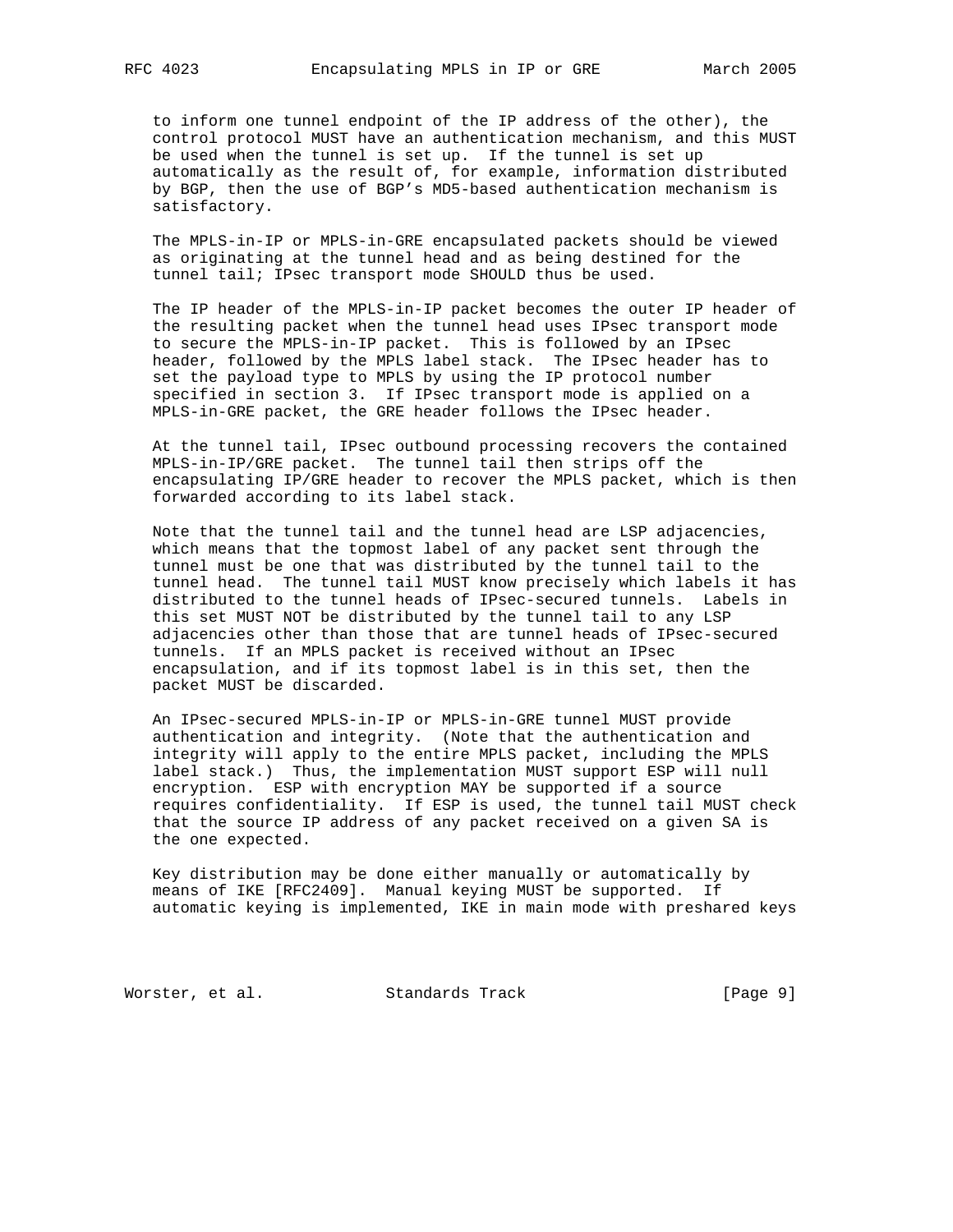MUST be supported. A particular application may escalate this requirement and request implementation of automatic keying.

 Manual key distribution is much simpler, but also less scalable, than automatic key distribution. Therefore, which method of key distribution is appropriate for a particular tunnel has to be carefully considered by the administrator (or pair of administrators) responsible for the tunnel endpoints. If replay protection is regarded as necessary for a particular tunnel, automatic key distribution should be configured.

 If the MPLS-in-IP encapsulation is being used, the selectors associated with the SA would be the source and destination addresses mentioned above, plus the IP protocol number specified in section 3. If it is desired to secure multiple MPLS-in-IP tunnels between a given pair of nodes separately, each tunnel must have unique pair of IP addresses.

 If the MPLS-in-GRE encapsulation is being used, the selectors associated with the SA would be the source and destination addresses mentioned above, and the IP protocol number representing GRE (47). If it is desired to secure multiple MPLS-in-GRE tunnels between a given pair of nodes separately, each tunnel must have unique pair of IP addresses.

# 8.2. In the Absence of IPsec

 If the tunnels are not secured with IPsec, then some other method should be used to ensure that packets are decapsulated and forwarded by the tunnel tail only if those packets were encapsulated by the tunnel head. If the tunnel lies entirely within a single administrative domain, address filtering at the boundaries can be used to ensure that no packet with the IP source address of a tunnel endpoint or with the IP destination address of a tunnel endpoint can enter the domain from outside.

 However, when the tunnel head and the tunnel tail are not in the same administrative domain, this may become difficult, and filtering based on the destination address can even become impossible if the packets must traverse the public Internet.

 Sometimes only source address filtering (but not destination address filtering) is done at the boundaries of an administrative domain. If this is the case, the filtering does not provide effective protection at all unless the decapsulator of an MPLS-in-IP or MPLS-in-GRE validates the IP source address of the packet. This document does not require that the decapsulator validate the IP source address of the tunneled packets, but it should be understood that failure to do

Worster, et al. Standards Track [Page 10]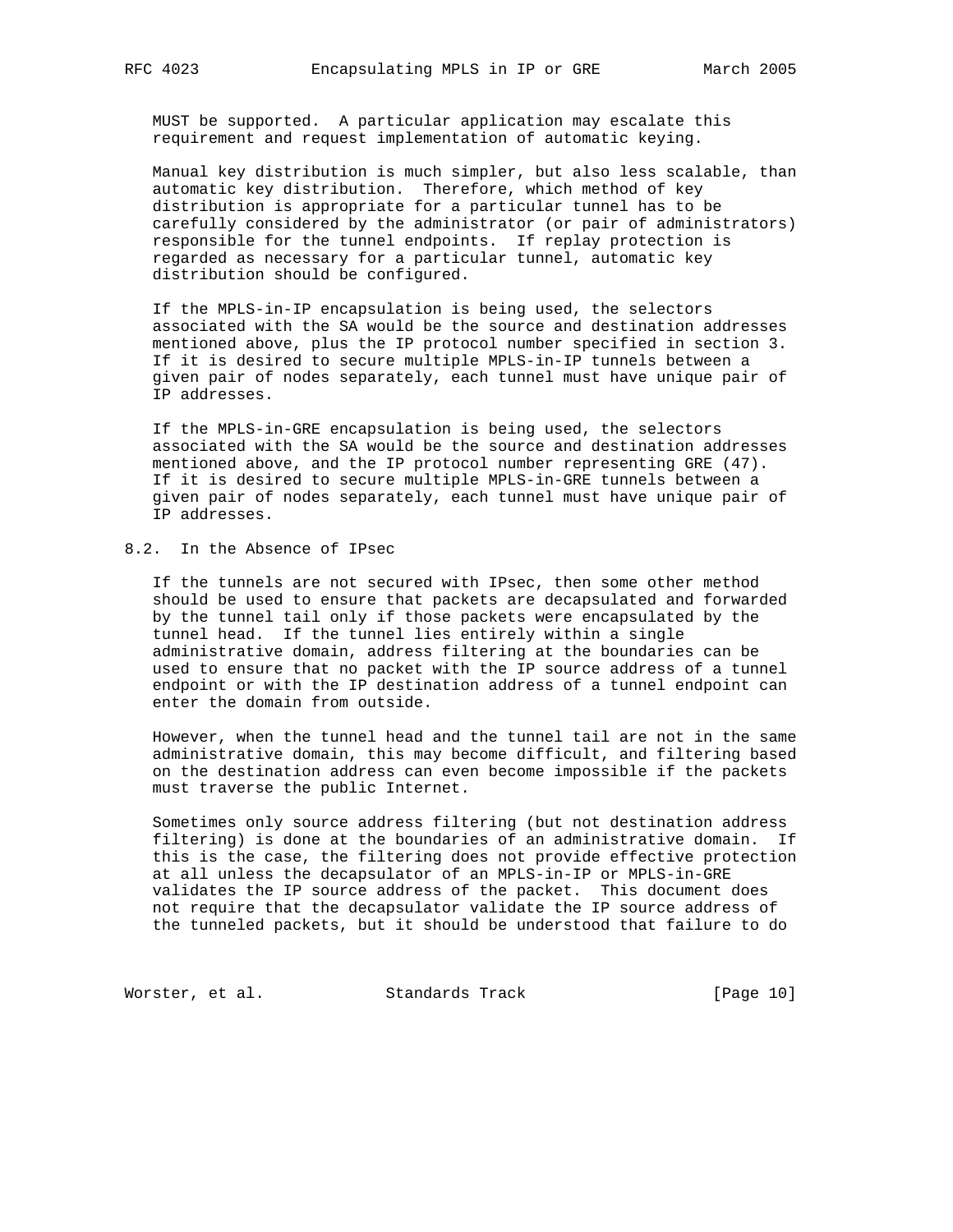so presupposes that there is effective destination-based (or a combination of source-based and destination-based) filtering at the boundaries.

9. Acknowledgements

 This specification combines prior work on encapsulating MPLS in IP, by Tom Worster, Paul Doolan, Yasuhiro Katsube, Tom K. Johnson, Andrew G. Malis, and Rick Wilder, with prior work on encapsulating MPLS in GRE, by Yakov Rekhter, Daniel Tappan, and Eric Rosen. The current authors wish to thank all these authors for their contribution.

 Many people have made valuable comments and corrections, including Rahul Aggarwal, Scott Bradner, Alex Conta, Mark Duffy, Francois Le Feucheur, Allison Mankin, Thomas Narten, Pekka Savola, and Alex Zinin.

- 10. Normative References
	- [RFC791] Postel, J., "Internet Protocol", STD 5, RFC 791, September 1981.
	- [RFC792] Postel, J., "Internet Control Message Protocol", STD 5, RFC 792, September 1981.
	- [RFC1191] Mogul, J. and S. Deering, "Path MTU discovery", RFC 1191, November 1990.
	- [RFC1981] McCann, J., Deering, S., and J. Mogul, "Path MTU Discovery for IP version 6", RFC 1981, August 1996.
	- [RFC2119] Bradner, S., "Key words for use in RFCs to Indicate Requirement Levels", BCP 14, RFC 2119, March 1997.
	- [RFC2460] Deering, S. and R. Hinden, "Internet Protocol, Version 6 (IPv6) Specification", RFC 2460, December 1998.
- [RFC2463] Conta, A. and S. Deering, "Internet Control Message Protocol (ICMPv6) for the Internet Protocol Version 6 (IPv6) Specification", RFC 2463, December 1998.
	- [RFC2473] Conta, A. and S. Deering, "Generic Packet Tunneling in IPv6 Specification", RFC 2473, December 1998.
	- [RFC2784] Farinacci, D., Li, T., Hanks, S., Meyer, D., and P. Traina, "Generic Routing Encapsulation (GRE)", RFC 2784, March 2000.

Worster, et al. Standards Track [Page 11]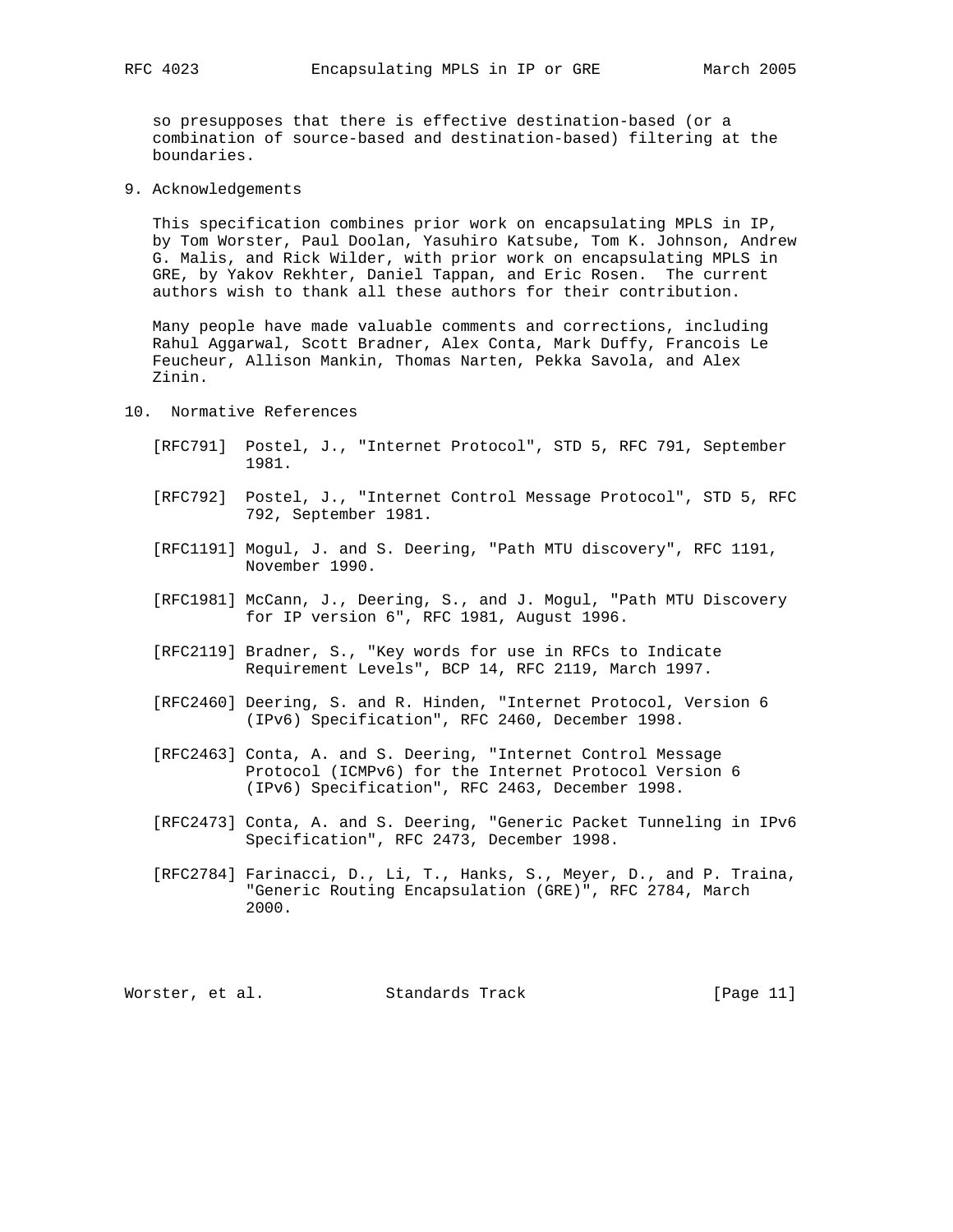- [RFC3031] Rosen, E., Viswanathan, A., and R. Callon, "Multiprotocol Label Switching Architecture", RFC 3031, January 2001.
- [RFC3032] Rosen, E., Tappan, D., Fedorkow, G., Rekhter, Y., Farinacci, D., Li, T., and A. Conta, "MPLS Label Stack Encoding", RFC 3032, January 2001.
- 11. Informative References
	- [RFC2401] Kent, S. and R. Atkinson, "Security Architecture for the Internet Protocol", RFC 2401, November 1998.
	- [RFC2402] Kent, S. and R. Atkinson, "IP Authentication Header", RFC 2402, November 1998.
	- [RFC2406] Kent, S. and R. Atkinson, "IP Encapsulating Security Payload (ESP)", RFC 2406, November 1998.
	- [RFC2409] Harkins, D. and D. Carrel, "The Internet Key Exchange (IKE)", RFC 2409, November 1998.
	- [RFC2475] Blake, S., Black, D., Carlson, M., Davies, E., Wang, Z., and W. Weiss, "An Architecture for Differentiated Service", RFC 2475, December 1998.
	- [RFC2890] Dommety, G., "Key and Sequence Number Extensions to GRE", RFC 2890, September 2000.
	- [RFC2983] Black, D., "Differentiated Services and Tunnels", RFC 2983, October 2000.
	- [RFC3260] Grossman, D., "New Terminology and Clarifications for Diffserv", RFC 3260, April 2002.
	- [RFC3270] Le Faucheur, F., Wu, L., Davie, B., Davari, S., Vaananen, P., Krishnan, R., Cheval, P., and J. Heinanen, "Multi- Protocol Label Switching (MPLS) Support of Differentiated Services", RFC 3270, May 2002.

Worster, et al. Standards Track [Page 12]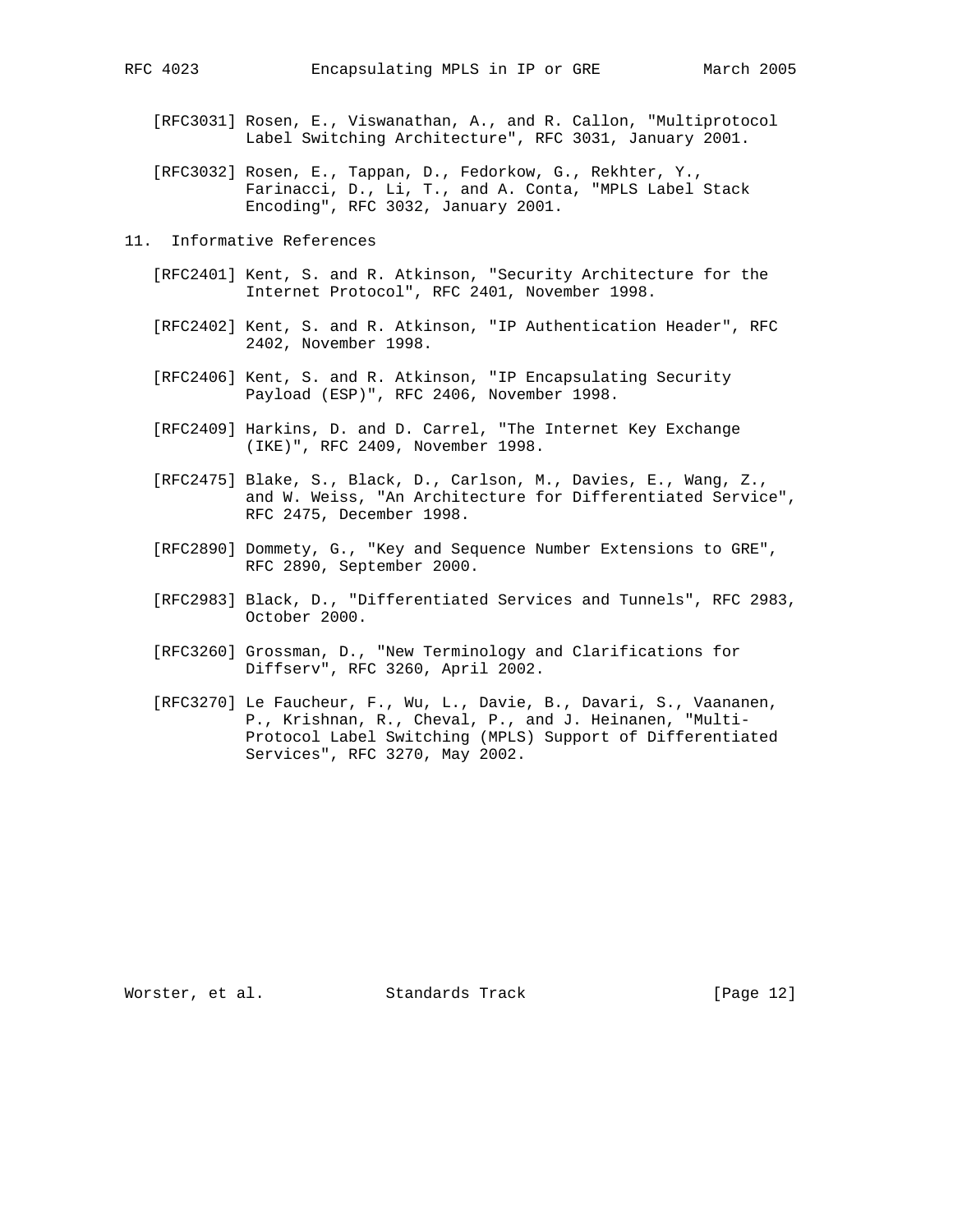Authors' Addresses

 Tom Worster Motorola, Inc. 120 Turnpike Road Southborough, MA 01772

EMail: tom.worster@motorola.com

 Yakov Rekhter Juniper Networks, Inc. 1194 N. Mathilda Ave. Sunnyvale, CA 94089

EMail: yakov@juniper.net

 Eric Rosen Cisco Systems, Inc. 1414 Massachusetts Avenue Boxborough, MA 01719

EMail: erosen@cisco.com

Worster, et al. Standards Track [Page 13]